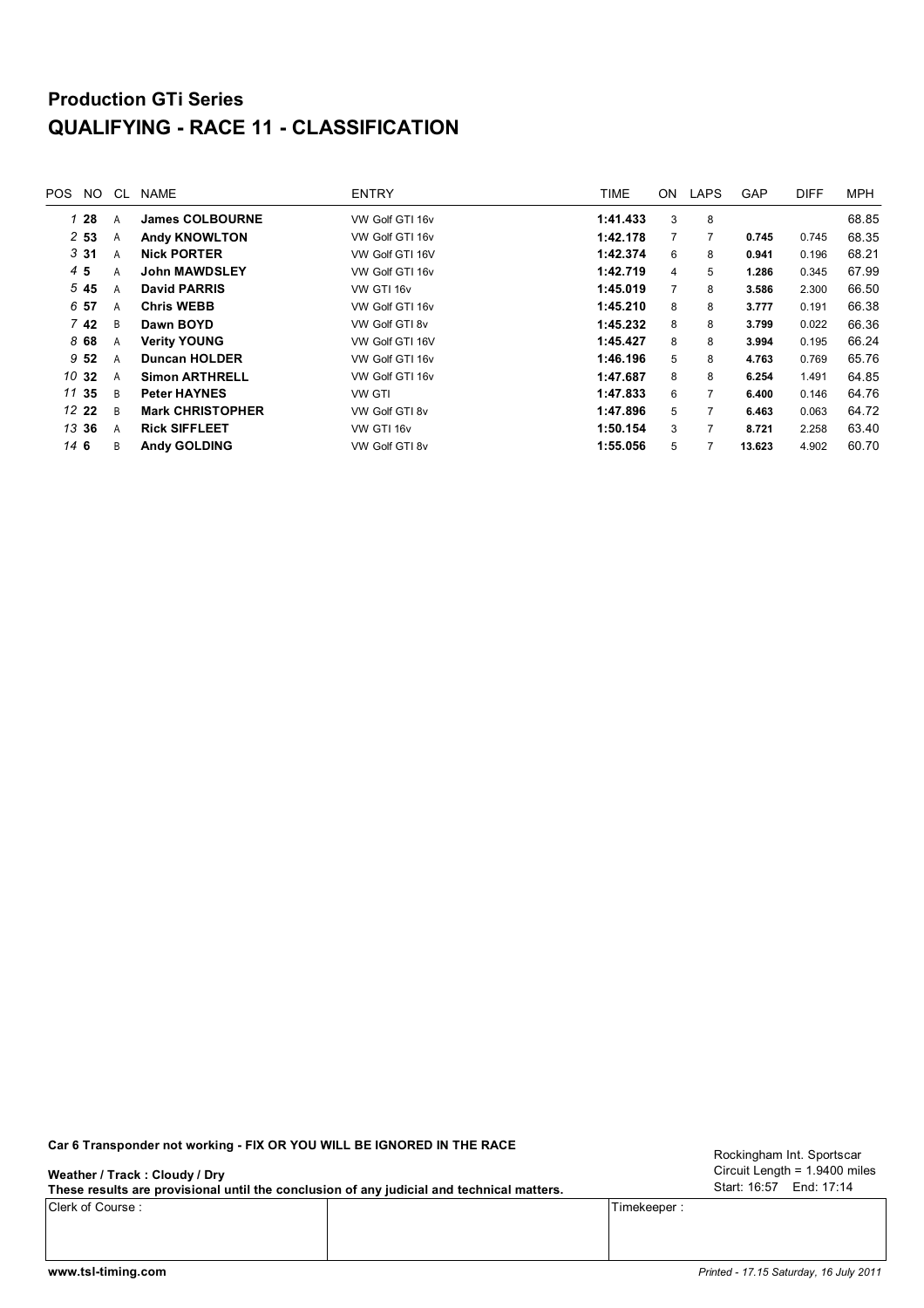## **RACE 11 - CLASSIFICATION Production GTi Series**

| POS NO CL NAME |                |                         | <b>ENTRY</b>          | <b>LAPS</b>  | <b>TIME</b> | <b>GAP</b> | <b>DIFF</b> | <b>MPH</b> | <b>BEST</b> | <b>ON</b>      |
|----------------|----------------|-------------------------|-----------------------|--------------|-------------|------------|-------------|------------|-------------|----------------|
| 1 28 A         |                | <b>James COLBOURNE</b>  | VW Golf GTI 16v       | 12           | 20:38.630   |            |             | 67.66      | 1:42.401    | 9              |
| 231            | A              | <b>Nick PORTER</b>      | VW Golf GTI 16V       | 12           | 20:42.986   | 4.356      | 4.356       | 67.42      | 1:42.387    | 9              |
| 353            | A              | <b>Andy KNOWLTON</b>    | VW Golf GTI 16v       | 12           | 20:44.151   | 5.521      | 1.165       | 67.36      | 1:42.118    | $\overline{2}$ |
| 45             | A              | <b>John MAWDSLEY</b>    | VW Golf GTI 16v       | 12           | 20:50.155   | 11.525     | 6.004       | 67.03      | 1:42.197    | 10             |
| 5 57           | A              | <b>Chris WEBB</b>       | VW Golf GTI 16v       | 12           | 21:03.086   | 24.456     | 12.931      | 66.35      | 1:43.071    | 6              |
| 6 68           | A              | <b>Verity YOUNG</b>     | VW Golf GTI 16V       | 12           | 21:06.542   | 27.912     | 3.456       | 66.17      | 1:44.304    | 3              |
| 742 B          |                | Dawn BOYD               | VW Golf GTI 8v        | 12           | 21:21.545   | 42.915     | 15.003      | 65.39      | 1:45.136    | 9              |
| 852            | A              | <b>Duncan HOLDER</b>    | VW Golf GTI 16v       | 12           | 21:36.218   | 57.588     | 14.673      | 64.65      | 1:45.509    | 5              |
| 9 2 2          | $\overline{B}$ | <b>Mark CHRISTOPHER</b> | VW Golf GTI 8v        | 12           | 21:44.874   | 1:06.244   | 8.656       | 64.22      | 1:46.255    | 3              |
| 10 35          | $\overline{B}$ | <b>Peter HAYNES</b>     | <b>VW GTI</b>         | 12           | 21:46.733   | 1:08.103   | 1.859       | 64.13      | 1:46.570    | 12             |
| 11 36          | A              | <b>Rick SIFFLEET</b>    | VW GTI 16v            | 12           | 21:58.457   | 1:19.827   | 11.724      | 63.56      | 1:47.263    | 10             |
|                |                |                         | <b>NOT CLASSIFIED</b> |              |             |            |             |            |             |                |
| <b>DNF 32</b>  | A              | <b>Simon ARTHRELL</b>   | VW Golf GTI 16v       | 5            | 9:15.242    | 7 laps     | 7 laps      | 62.89      | 1:48.945    | 5              |
| <b>DNF 45</b>  | A              | <b>David PARRIS</b>     | VW GTI 16v            | 1            | 1:51.521    | 11 laps    | 4 laps      | 62.62      |             |                |
|                |                |                         | <b>FASTEST LAP</b>    |              |             |            |             |            |             |                |
| 53             | A              | <b>Andy KNOWLTON</b>    | VW Golf GTI 16v       | $\mathbf{2}$ | 1:42.118    | 68.39 mph  |             | 110.06 kph |             |                |
| 42             | B              | Dawn BOYD               | VW Golf GTI 8v        | 9            | 1:45.136    | 66.42 mph  |             |            | 106.90 kph  |                |

**Car 22 - Transponder wiring fault**

**Weather / Track : Bright / Dry**

**These results are provisional until the conclusion of any judicial and technical matters.**

Clerk of Course : Timekeeper :

Circuit Length = 1.9400 miles Start: 13:51 End: 14:13 Rockingham Int. Sportscar